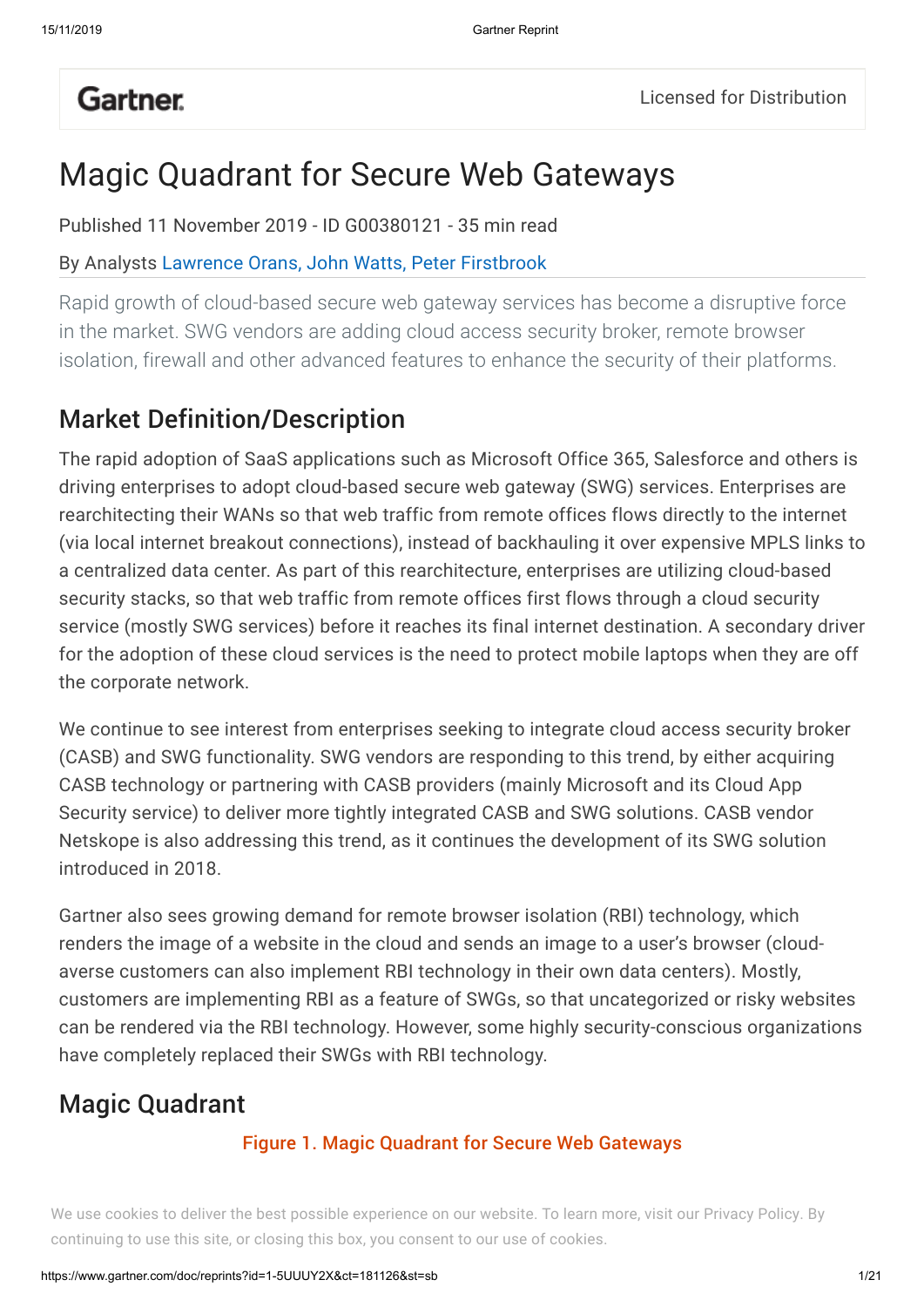

### Vendor Strengths and Cautions

#### Barracuda

Based in Campbell, California, Barracuda provides a broad array of cost-effective and easy-touse virtual or physical network security, storage, email security and productivity solutions, designed to target midsize businesses. In June 2019, Barracuda terminated its Web Security Service and officially launched its replacement, Barracuda Content Shield (BCS). BCS is a cloudbased recursive DNS service. Barracuda also offers its Web Security Gateway (WSG) appliances, for customers that prefer on-premises solutions. These appliances are good candidates for midsize businesses and cost-conscious enterprises looking for simple, onpremises appliances. The BCS cloud service may also be a good option for the same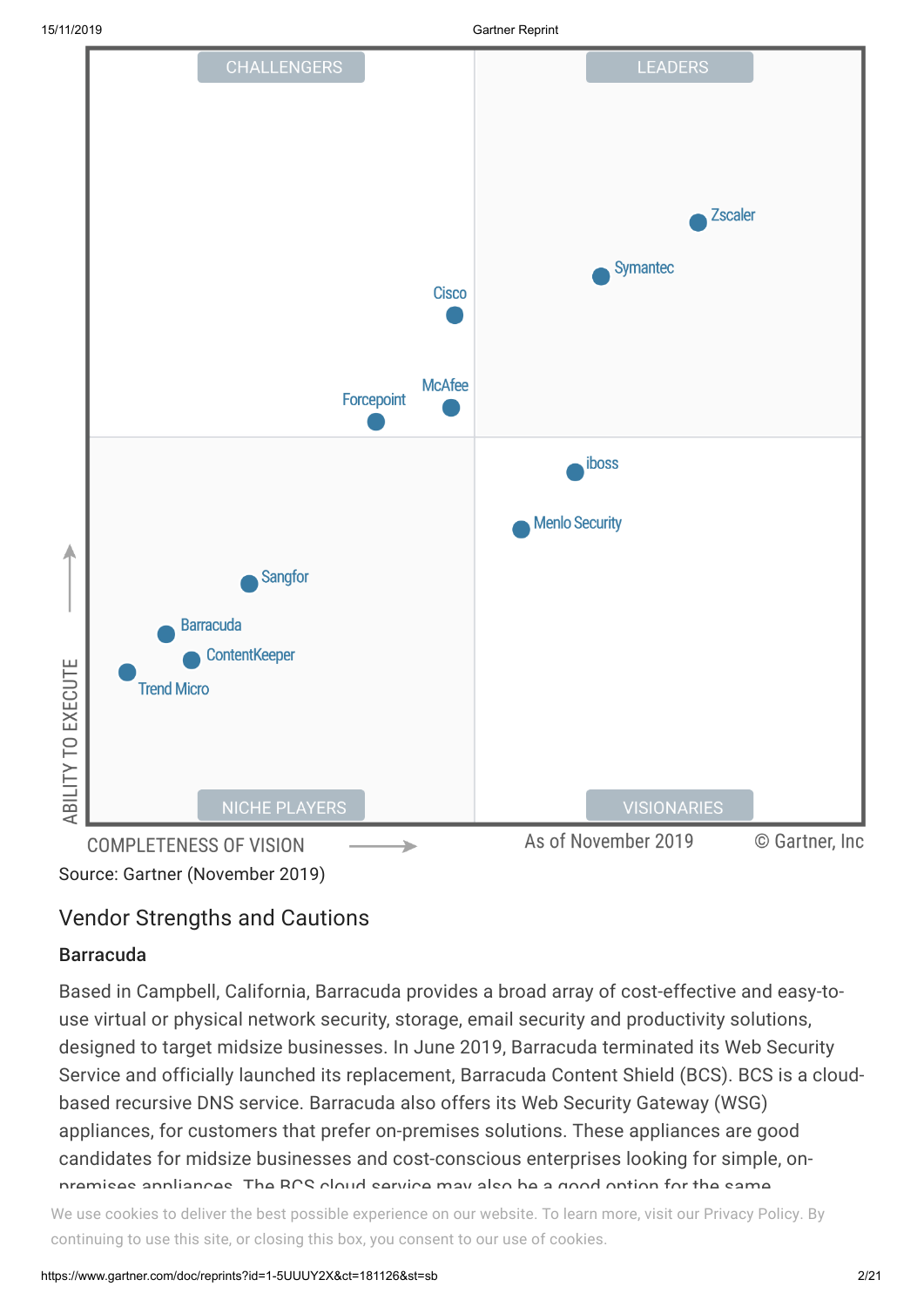#### **Strengths**

- MSP partners benefit from Barracuda's integration of the BCS service and WSG appliances with the vendor's ECHOplatform, a centralized portal that enables managed service providers (MSPs) to manage customer accounts.
- Barracuda provides centralized policy management and reporting across all its appliances. Its CloudGen Firewall product includes SD-WAN functionality and simplifies web traffic redirection to the Barracuda WSG.
- Barracuda's appliance pricing model enables it to be the low-cost alternative in many competitive deals. It charges by appliance capacity, and it does not add a per-user subscription charge.
- Barracuda's Instant Replacement program, which provides next-business-day shipping of replacement units, includes a free appliance replacement unit every four years.

#### Cautions

- Dedicated focus on the midmarket has resulted in solutions that are missing or late with features favored by large enterprise customers. For example, Barracuda has yet to offer CASB functionality, and its BCS service lacks data loss prevention (DLP) support.
- Unlike some other cloud-based recursive DNS services, BCS does not support selective proxying. Competing solutions use this feature to enhance the accuracy of malware detection by providing deeper inspection for websites categorized as risky.
- Barracuda does not offer any hybrid functionality to simplify the management of a combination of its appliance and cloud-based solutions.
- The vendor's website for providing the status of its cloud-based BCS service is lacking when compared to other vendors in this market. It does not provide details (for example, downtime information) for each specific BCS point of presence.
- The dashboard for BCS does not assign severity indicators to threats.

#### **Cisco**

Cisco is a large network, infrastructure and security vendor, based in San Jose, California. Cisco offers an on-premises Web Security Appliance (WSA; hardware or virtual) and Cisco Umbrella, which provides recursive DNS security as well as a SWG, firewall as a service (FWaaS) and CASB functionality in a single cloud console called the Umbrella Secure Internet Gateway (SIG), released in July 2019. Cisco's security product portfolio includes many solutions and it has grown organically and through acquisition over the past few years. It offers endpoint security client Cisco AMP, Cisco AnyConnect (VPN client), Stealthwatch and Stealthwatch Cloud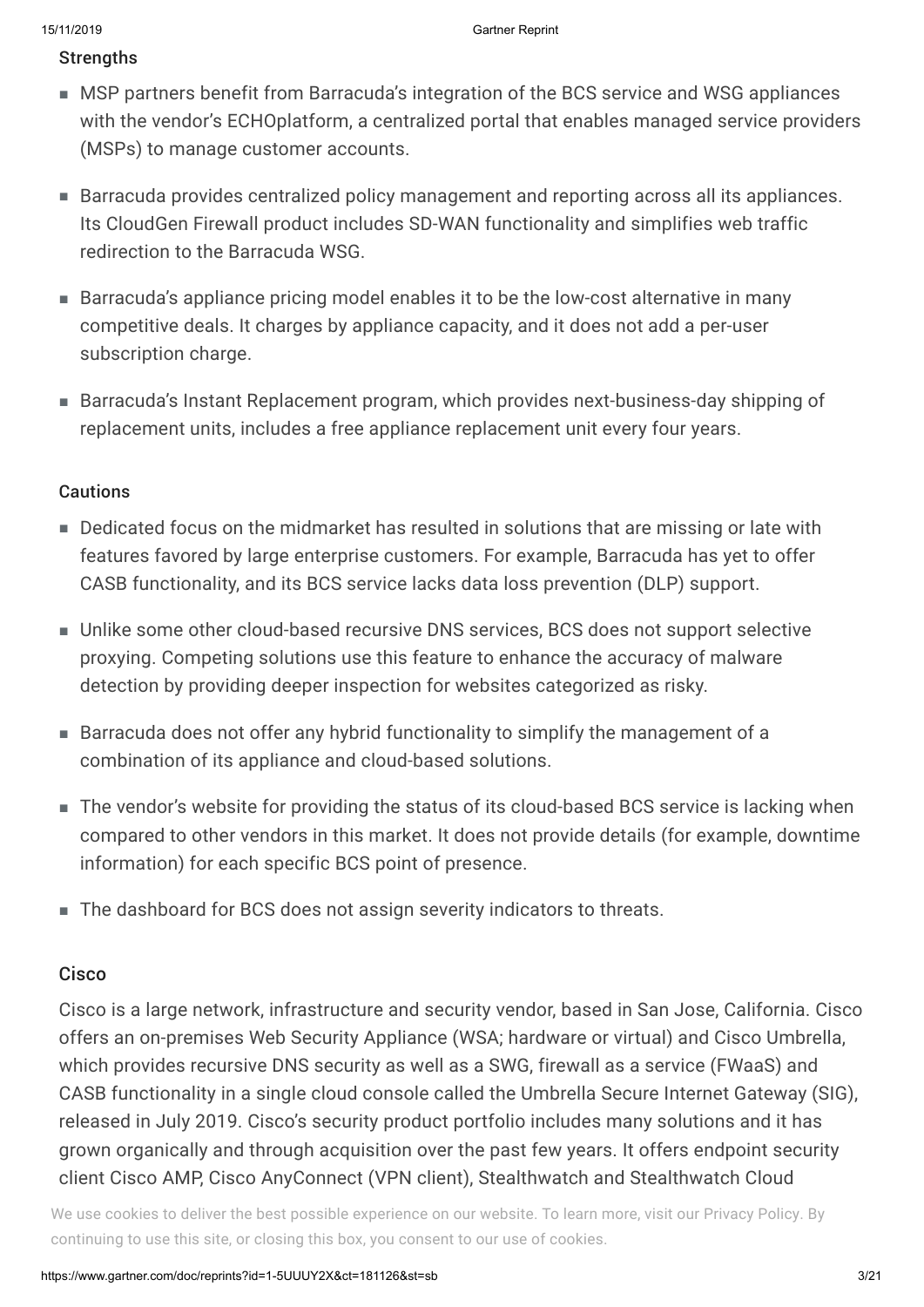Cisco focuses most of its SWG engineering efforts on its Umbrella product offerings. Its Cloud Web Security (CWS) is set for end of life in 2019 and customers are actively migrating away from the solution. Cisco's WSA is a good option for most midsize to large enterprises, especially those with an on-premises-only requirement. Umbrella is a good cloud option for most organizations.

#### **Strengths**

- Customers of Cisco's web security products, either on-premises or in the cloud, have several options for advanced threat capabilities with extensive threat intelligence from its Talos organization.
- Cisco has integrated WSA and Umbrella into Cisco Threat Response (CTR), along with other Cisco and non-Cisco security products to correlate events to allow security teams to investigate the root cause of a security incident.
- Cisco's recursive DNS security offering in Umbrella has been consistently cited by clients for its ease of use and effectiveness. A customer can get started with a simple DNS server address change to add immediate cloud-based protections against malware, phishing, DNS tunneling exfiltration, command-and-control callbacks, and web filtering.
- Cisco offers a patent-pending Anycast feature for connecting to cloud SWG instances, which allows for connections to the cloud to be made from a single data center and fail over to another data center without intervention by the customer.

#### **Cautions**

- The recently released FWaaS offering, included in the same console as part of the SIG package, does not currently provide Layer 7 firewalling capabilities or intrusion detection and prevention system (IDPS) security.
- Hybrid deployments lack feature parity and seamless integration between the two products. For example, the policies share common categories, but must be managed separately. The WSA product features a robust DLP capability, whereas the cloud depends on the Cloudlock CASB for DLP
- With the 2019 end-of-life support for CWS, Gartner clients that are existing Cisco customers are investigating Umbrella to replace CWS, but find that there is a lack of feature parity between the two. Organizations looking for a similar product should consider the new SIG Essentials offering; however, with its additional functionality, there can be an increase in cost.
- Although Cisco's recursive DNS service has proven 100% uptime since 2006, the addition of the SIG full inspection proxy has yet to prove the same capability. In addition, Cisco does not support Generic Routing Encapsulation (GRE) tunnels for connecting to its cloud service.

We use cookies to deliver the best possible experience on our website. To learn more, visit our [Privacy](https://www.gartner.com/en/about/policies/privacy) Policy. By<br>محمد المساحة المساحة المساحة المساحة المساحة المساحة المساحة المساحة المساحة المساحة المساحة المساحة المساح continuing to use this site, or closing this box, you consent to our use of cookies.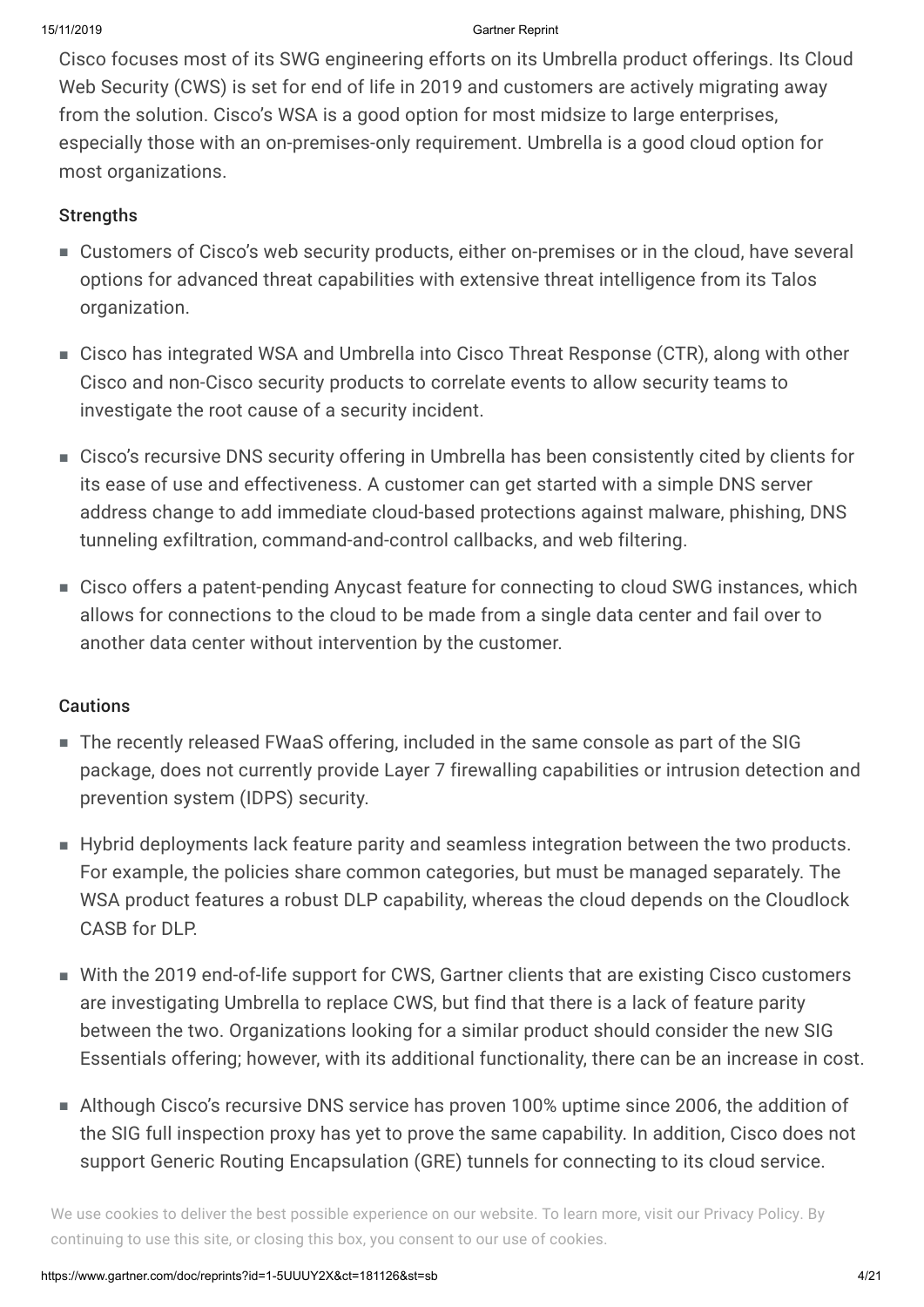Based in Canberra, Australia, ContentKeeper offers a family of SWG appliances that are implemented in transparent bridge mode. Its primary markets are Australia, where it focuses on the government, large enterprise and education markets, and the U.S., where it focuses on the education market. In 2019, the vendor enhanced its reporting and dashboard functionality. ContentKeeper's performance-oriented appliances and its support for mobile devices, including Chromebooks (a Chromebook extension redirects traffic to a ContentKeeper appliance), make it a good choice for K-12 schools that require web filtering and basic malware protection.

#### **Strengths**

- ContentKeeper's new dashboard and reporting features provide clear visibility into a customer's environment. For example, a CIO dashboard shows a good high-level overview of web activity. Advanced features such as geofencing and application control (for example, blocking Tor traffic) can be easily configured.
- Strong support for mobile devices enables ContentKeeper to appeal to K-12 school districts and other organizations that issue Chromebooks and tablets to users.
- The bridge-based Secure Internet Gateway has been designed for high throughput. Customer references report that it operates at more than 3 Gbps.
- Support for TLS/SSL is strong. Customer references report that it can terminate and inspect TLS/SSL traffic with minimal impact on performance.

#### **Cautions**

- ContentKeeper is one of the smallest vendors in this Magic Quadrant, and it lacks the resources to compete as a leading security vendor in the SWG market.
- ContentKeeper's cloud service has a limited footprint, with only four points of presence (Canberra, Australia; Wellington, New Zealand; Dallas, Texas and Los Angeles, California). The cloud service also lacks some enterprise functionality, such as "one-click config" for Microsoft Office 365.
- At the time of this writing, the solution has no CASB functionality. ContentKeeper is in the early stages of integrating with Microsoft's CAS service.
- ContentKeeper has a limited presence outside the U.S. and Australia. Potential customers in Europe and other areas should validate ContentKeeper's ability to support them.

#### Forcepoint

Headquartered in Austin, Texas, Forcepoint sells a broad line of security products, including SWGs, secure email gateways, firewalls (including an SD-WAN feature), CASB, DLP, and insider threat and behavioral analytics. The SWG solution is available in an appliance form factor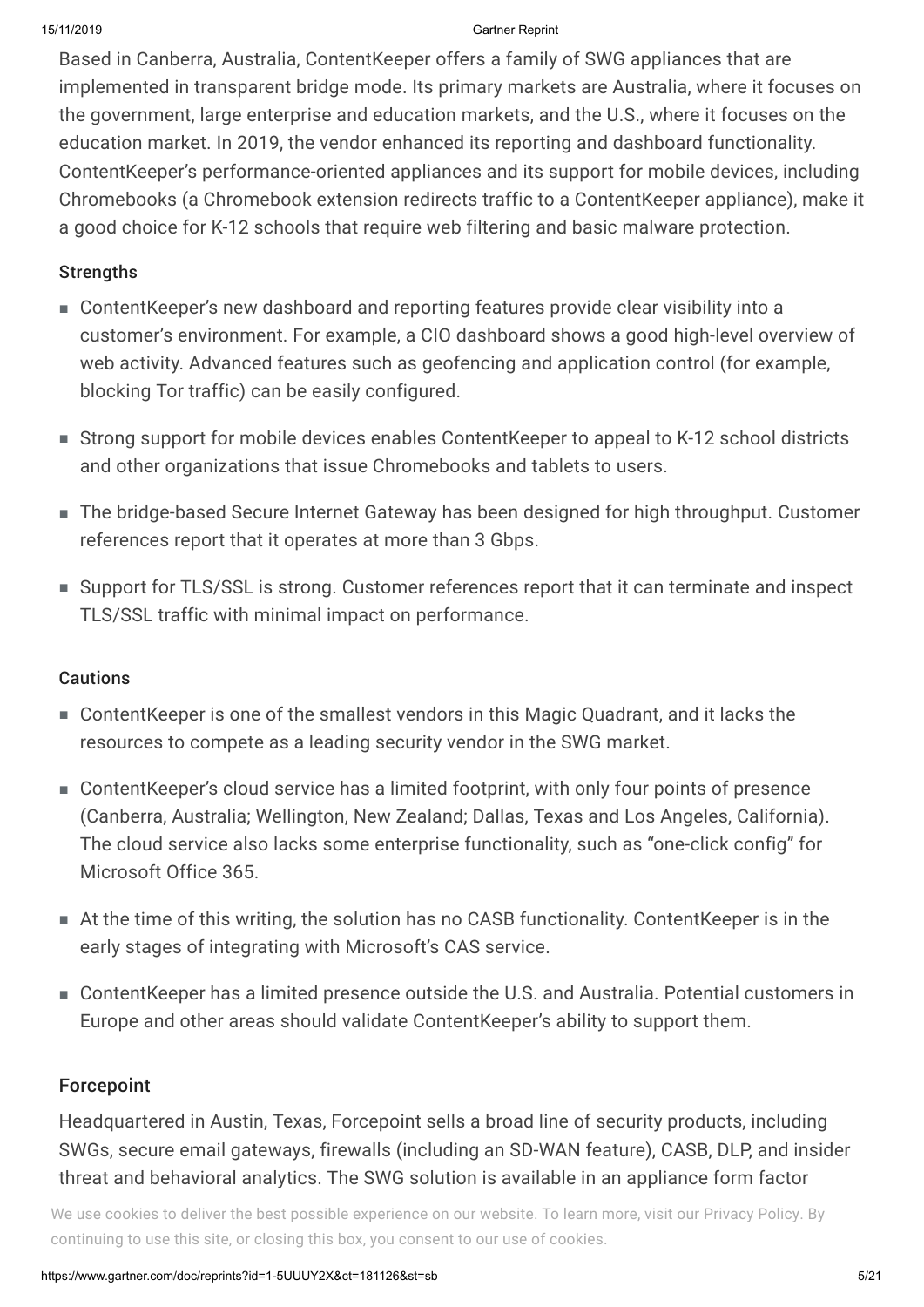unifies a DLP agent and an agent that forwards data from the endpoint to the Forcepoint firewall. Also in 2019, Forcepoint partnered with Ericom to offer a remote browser isolation service. Forcepoint is a good solution for enterprises seeking a single vendor for its secure web, email, DLP and CASB functionality.

#### **Strengths**

- Forcepoint's pricing structure provides a single SKU, which enables customers to choose the type of deployment (on-premises, cloud or hybrid). This approach allows customers to easily transition from an appliance to a cloud-based implementation at any time during their subscription. Virtual appliances are provided free of charge.
- Forcepoint provides basic CASB and DLP functionality in its core package. Customers have the option to purchase advanced functionality at an additional price.
- With its Forcepoint One Endpoint agent, the vendor has a good strategy for protecting mobile laptops. The unified agent supports the typical mobile worker scenario, where the employee is off the corporate network and can connect to a cloud-based proxy. The agent also provides additional flexibility by addressing use cases where the cloud-based proxy connection is blocked by network conditions (e.g., when the employee is a guest on another enterprise's network). By enforcing policy at the agent, customers can enforce their own blocking policies and monitor internet use, regardless of the network environment.
- The Cloud App Control module for SWG is an optional add-on that provides in-line (proxy) control for as many as 15 cloud applications, selectable by the customer. This is available for on-premises and cloud web customers, without requiring purchase of the full Forcepoint CASB service.
- Forcepoint has a strong offering for organizations that are interested in a hybrid SWG strategy (on-premises and cloud-based). Its management console provides a common point for policy management, and for reporting and logging in hybrid environments.

#### **Cautions**

- Unlike many other cloud providers in this market, Forcepoint's SLA does not address latency.
- Forcepoint lacks experience in supporting network tunnels (IPsec and GRE), which are the most common approaches for redirecting traffic to a cloud-based SWG service. Less than 5% of traffic to Forcepoint's cloud SWG travels over network tunnels. Customers planning to implement tunnels to Forcepoint's cloud should test this function carefully.
- The vendor's website for providing the status of its cloud-based service is lacking when compared to other vendors in this market. It does not provide historical details on a site-bysite basis for each specific data center.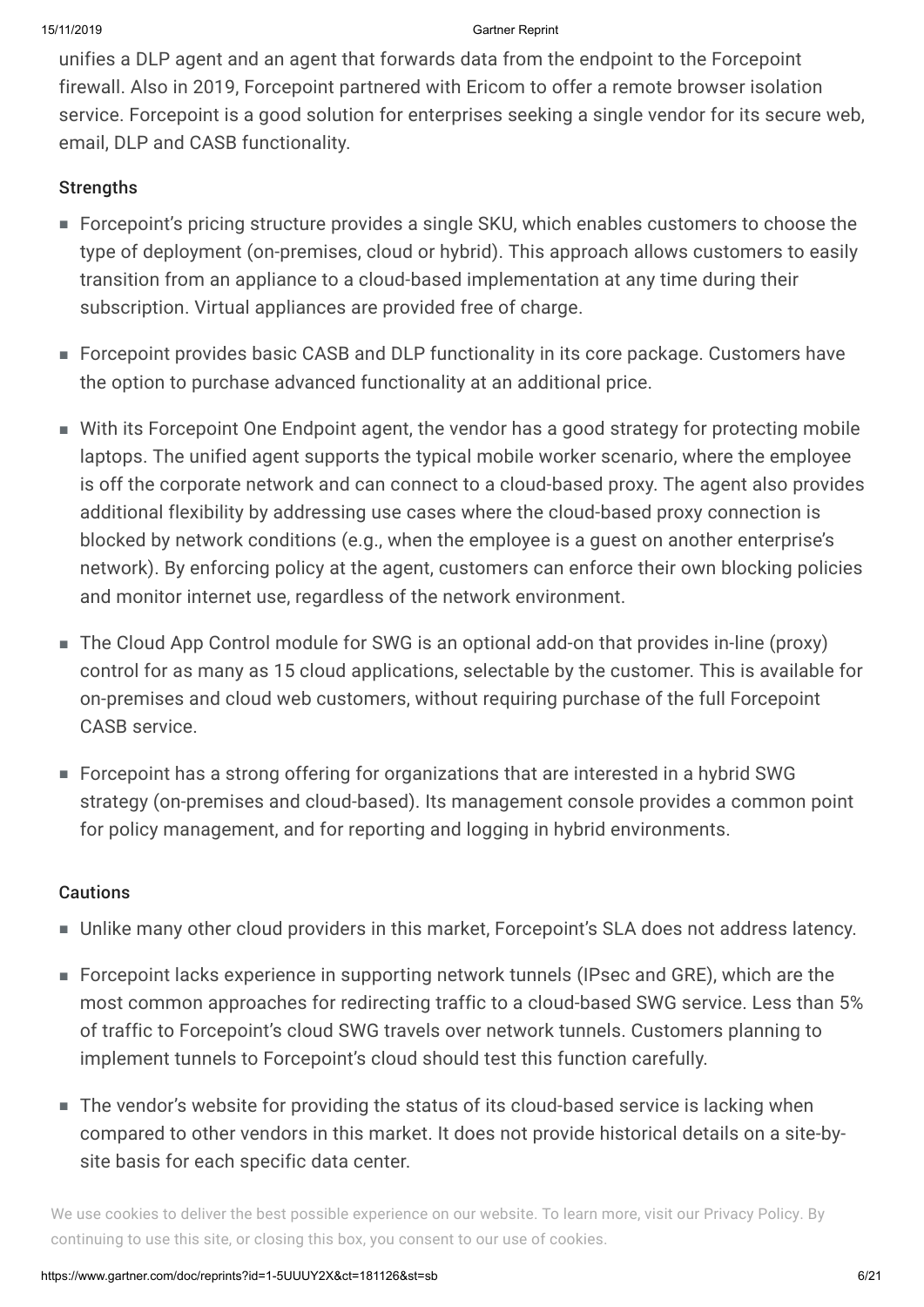user basis.

At the time of this writing, Forcepoint's Web Secure Gateway appliance has the lowest Overall ■ Rating score (4 out of 5) on Gartner's Peer Insights (for vendors analyzed in this Magic Quadrant with a minimum of 10 customer ratings).

#### iboss

Based in Boston, iboss' cloud solution is built on a proprietary, node-based technology, which it refers to as "containerized gateways." Customers have the option to adopt the public cloud service operated by iboss, or they can implement the same containerized gateways in their own private cloud. Customers in need of a hybrid solution can integrate their own private cloud with the iboss public cloud. In 2019, iboss expanded its application controls and reporting to secure application data at rest (for example, removing unauthorized files from Dropbox). The vendor has demonstrated an ability to win large deals when competing against leading SWG vendors, and it is a good option for small and midsize businesses (SMBs) and large enterprises.

#### **Strengths**

- The node-based approach of the cloud service is strong, because it enables a smooth transition from a private cloud (hosted or on-premises) to a public cloud or hybrid implementation. The solution is designed to offer all features and functions across any deployment model (on-premises, cloud or hybrid).
- Iboss' cloud architecture preserves the customer's source IP address after traffic exits the iboss cloud. This is helpful, because some SaaS providers apply policies based on a customer's source IP address.
- Iboss' partnership with Verizon enables it to deploy containerized gateways throughout Verizon's worldwide infrastructure (more than 110 points of presence). Verizon has also licensed the iboss technology as part of an OEM agreement.
- Iboss has demonstrated an ability to develop technology partnerships that enable it to quickly respond to market dynamics. Examples include Menlo Security, FireEye and Microsoft's Cloud App Security service.

#### **Cautions**

- Iboss does not own the CASB technology necessary to achieve API integration with popular SaaS applications such as Salesforce, ServiceNow and others. It relies on its partnership with Microsoft and its Cloud App Security service for this functionality (iboss has developed its own API integration for some Google applications).
- Iboss' partnership with Verizon is a positive step, but it needs more large internet service provider (ISD) and managed security service provider (MSSD) partners to actively sell its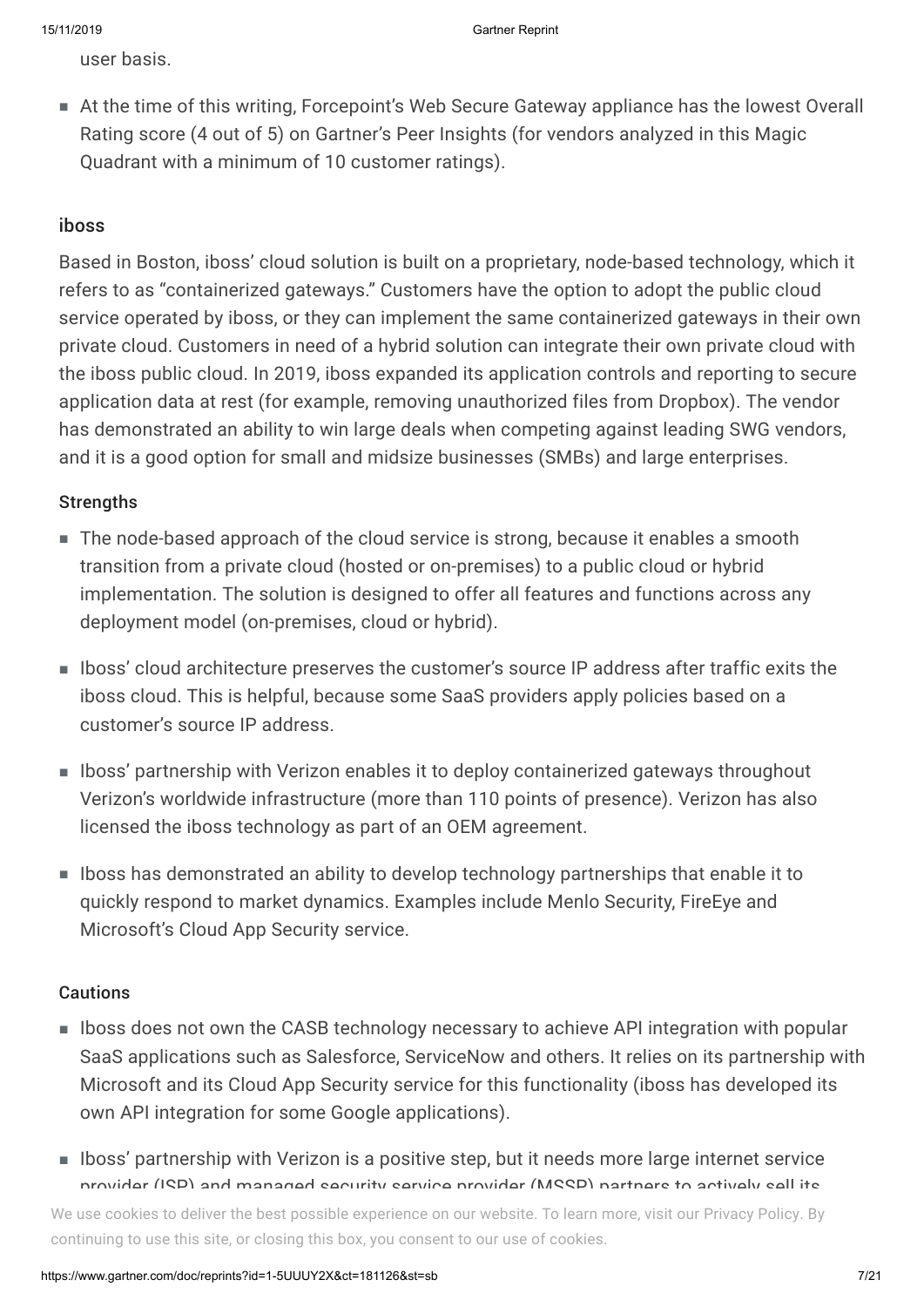■ Iboss attributes a small percentage of its sales to the Asia/Pacific (APAC) region. Prospective customers in this area should validate that the vendor's partners are qualified to provide sales support.

### McAfee

Headquartered in Santa Clara, California, McAfee offers McAfee Web Gateway (MWG), a family of on-premises SWG appliances, and McAfee Web Gateway Cloud Service (WGCS), a cloudbased SWG service. In 2019, McAfee reintroduced its cloud-based advanced threat detection (ATD) service (it had briefly terminated the service in 2018). McAfee's appliance solutions and its cloud service are good candidates for most enterprise customers, particularly those that are already McAfee ePolicy Orchestrator users.

#### **Strengths**

- MWG and WGCS have strong malware protection, due to embedded browser code emulation capabilities and the Gateway Anti-Malware (GAM) feature, which provides the ability to adjust the sensitivity of malware detection. A rule-based policy engine enables flexible policy creation.
- McAfee owns strong CASB technology (from its 2017 acquisition of Skyhigh Networks) and strong DLP technology. It has a good strategy to tightly integrate these technologies with its SWG (although it is only in the early stages of execution).
- McAfee is one of the first vendors in the SWG market to support the TLS 1.3 protocol in its cloud service and appliances.
- McAfee has strong support for Microsoft Teams. It can enforce DLP, threat protection and activity monitoring within Teams.

#### Cautions

- McAfee has limited deployments with a tunnel-based approach for linking headquarters and remote offices to its cloud. It lacks support for GRE tunnels, which is the most common form of traffic redirection to a SWG cloud service. McAfee customers primarily use an endpointbased redirection approach.
- Unlike several other leading competitors in this market, McAfee does not offer a cloud-based firewall service.
- Policy synchronization can only be achieved by pushing policies on McAfee appliances up to the McAfee cloud. The synchronization is not bidirectional.
- McAfee needs to strengthen the sales and distribution channel for its SWG cloud service. It claims to have multiple Tier 1 communications service providers and MSSPs, but very few of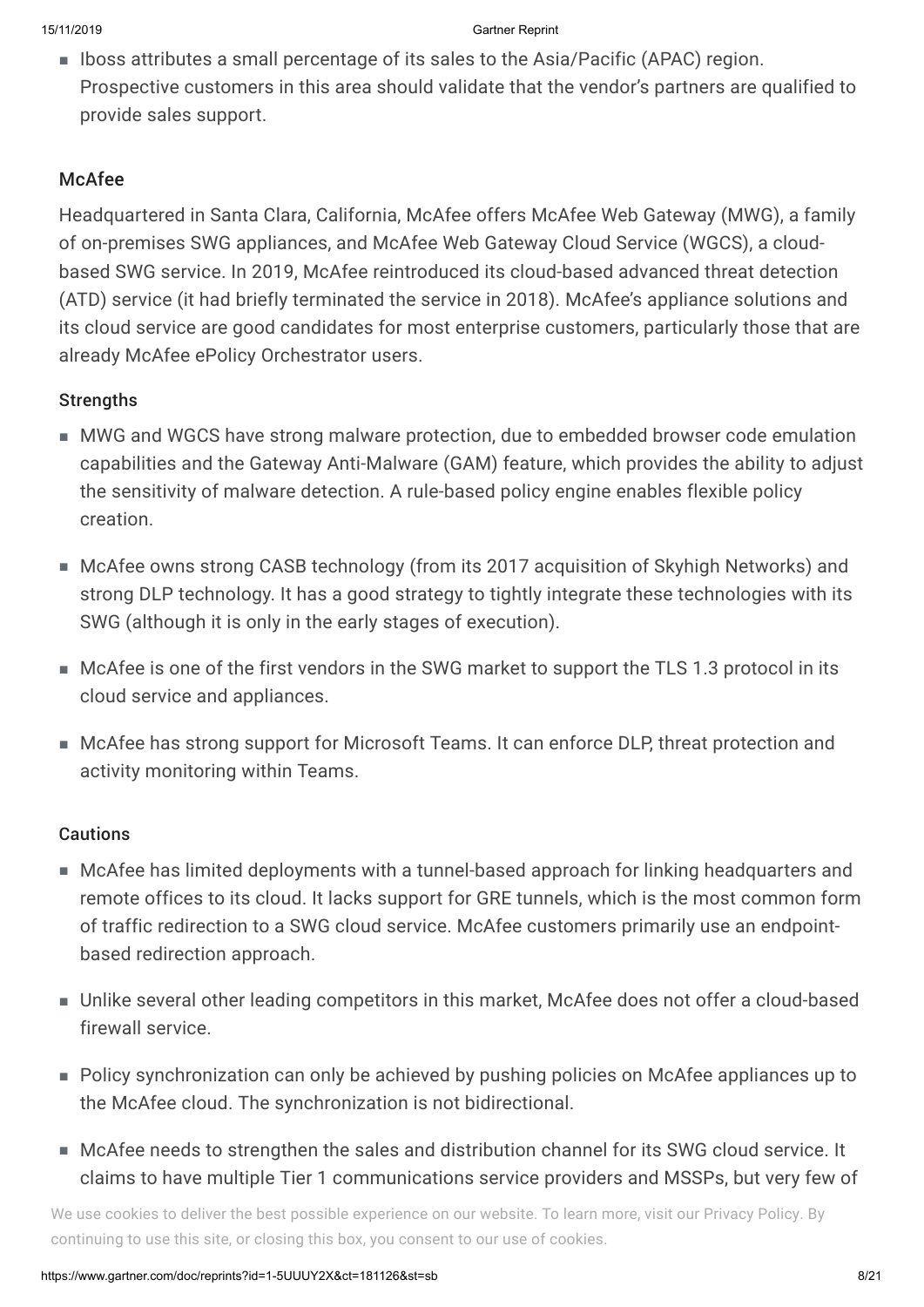#### Menlo Security

Based in Palo Alto, California, Menlo Security provides an isolation-based SWG platform, which executes webpages on isolated browsers and mirrors the rendering to the end user's machine. A dual-engine approach uses the browser's Document Object Model (DOM) with Menlo Security's Smart DOM to ensure an optimal user experience. This eliminates malicious drive-by attacks and provides techniques that minimize the risk of downloaded files and password theft. The isolation-based solution can be delivered on-premises or from the Amazon Web Services (AWS) cloud (more than 95% of Menlo Security's customers use the cloud service). The vendor has several large-scale, global enterprise deployments and is a good choice for enterprises with a high priority on security.

#### **Strengths**

- The Menlo Security Isolation Platform (MSIP) applies remote browser isolation to protect endpoint devices from browser vulnerabilities, JavaScript redirects, Flash vulnerabilities and font/image vulnerabilities by rendering mirrored or transformed content to the user's local browser.
- Menlo Security offers DLP capabilities through an OEM partner. It has a strong capability to inspect uploaded files and all user inputs to a webpage, because of its unique architecture that does not depend on the proxy's ability to deconstruct user content as it is entered.
- The vendor isolates email links and attachments, including personal web mail, to protect against malware and thwart spear-phishing attacks. It also actively warns users at "time of click" to prevent credential theft.
- If policy allows users to download content, executable files can be inspected by the Menlo Security sandbox (the OEM provider is Sophos). The vendor can also leverage customers' Palo Alto Networks Wildfire and FireEye sandboxes already deployed, as well as other sandboxes via API integration, while documents can be converted into safe HTML/PDF files for local storage.
- Menlo Security supports HTTP/2 and QUIC natively because its remote browser instances are based on Chromium, unlike other SWGs, which must block the protocol to force a TCP connection.

#### **Cautions**

- Menlo Security is an emerging vendor that is less mature than larger competitors. It has received more than \$160 million in financing, and is growing rapidly; however, it is not yet cash-flow-positive.
- The vendor depends on integration with partners such as Microsoft CAS and McAfee Skyhigh for CASB functionality, but it requires that the customer have a separate subscription for the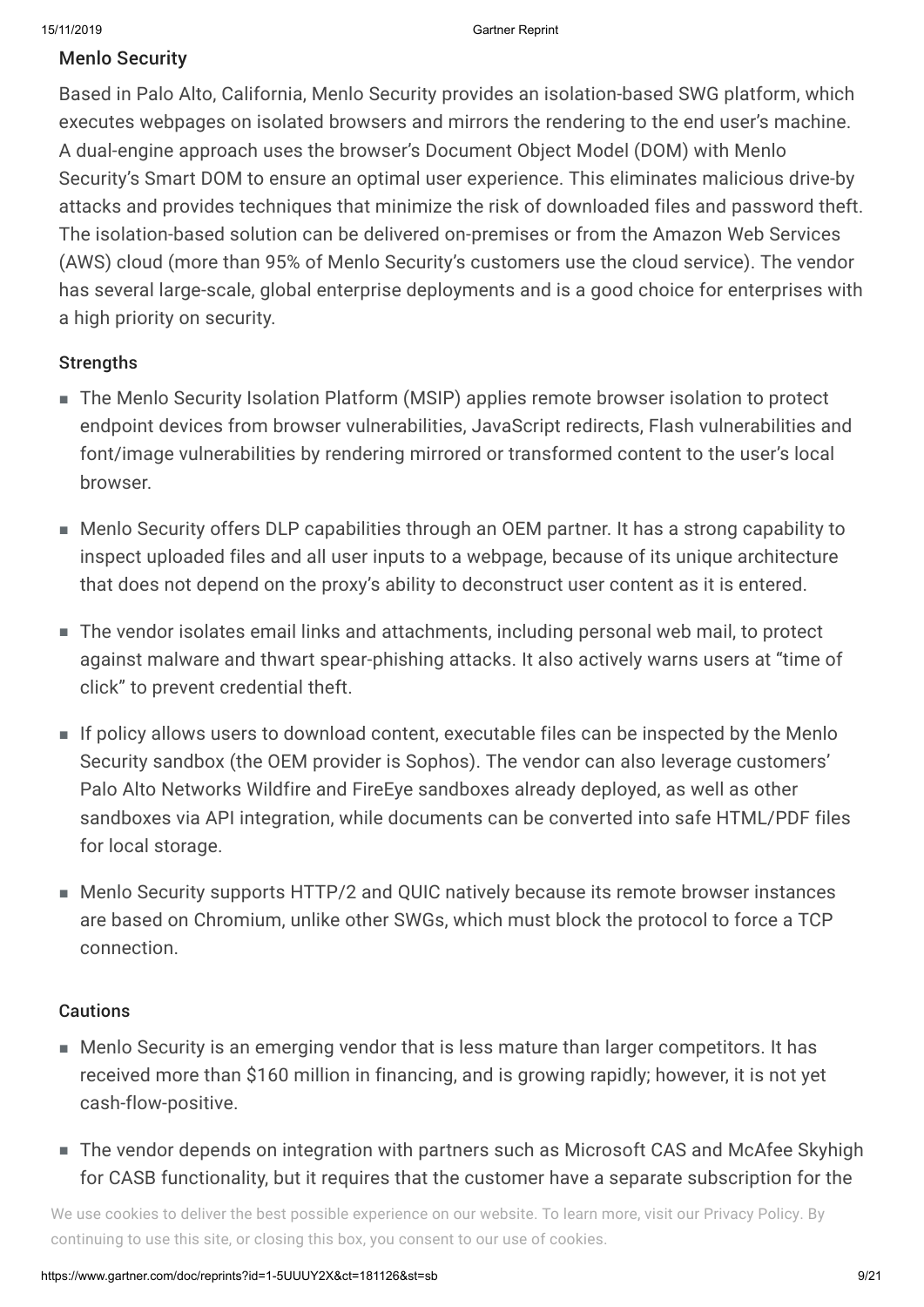- Although Menlo Security offers an agent for managing traffic redirection on laptops, almost all customers still rely on less-secure proxy autoconfiguration (PAC) files only. The vendor does not offer a native mobile agent for Android or iOS, and it relies on unified endpoint management (UEM) tools to enforce PAC settings on those devices.
- The vendor does not provide FWaaS protection for all ports and protocols.
- Menlo Security's bandwidth controls lack common features, such as limiting file transfer size (the vendor's focus is on managing all video traffic from any website, and includes policy controls to predictably reduce video resolution and limit video bandwidth consumption).

### Sangfor

Based in Shenzhen, China, Sangfor has two primary business units: network security and cloud computing. Within network security, SWG represents about one-quarter of its revenue. The remaining revenue in the network security business unit comes from its next-generation firewall (NGFW), VPN, WAN optimization controller (WOC), application delivery controller (ADC) and endpoint security products. Sangfor's SWG is called Internet Access Management (IAM). It comes in a hardware appliance form factor or as a virtual appliance. IAM is most frequently implemented in transparent bridge mode, and is also implemented in gateway mode (where it supports network address translation and other routing features). A small percentage of customers implement IAM in proxy mode.

In 2018, Sangfor added several security components to its cloud-based service, including NGFW, intrusion prevention system (IPS) and malware detection. The vendor also introduced SD-WAN capabilities. Also in 2018, it released a cloud-based management console, Platform-X, for managing IAM both on-premises and in the cloud. Sangfor also added a new Enterprise Mobility Management solution integrated with its cloud service, a closed-loop method for managing and controlling SaaS applications, and improved its DLP capability by adding features such as document discovery and optical character recognition (OCR). Nearly all of the vendor's revenue is generated in the APAC region. Sangfor is a strong candidate for organizations based in China and other supported countries in the APAC region.

#### **Strengths**

- Sangfor has strong application control features. It can apply granular policies to microblogging services, LINE, WhatsApp, Facebook and other web-based applications, and it also has developed network signatures based on traffic patterns to block port-evasive applications, such as BitTorrent and Skype. Due to its localized application database, Sangfor's application and URL visibility and control are particularly strong for the Asian market.
- The vendor's in-line transparent bridge mode enables flexible and granular bandwidth control capabilities. Policy controls can be configured based on users, applications, URL and traffic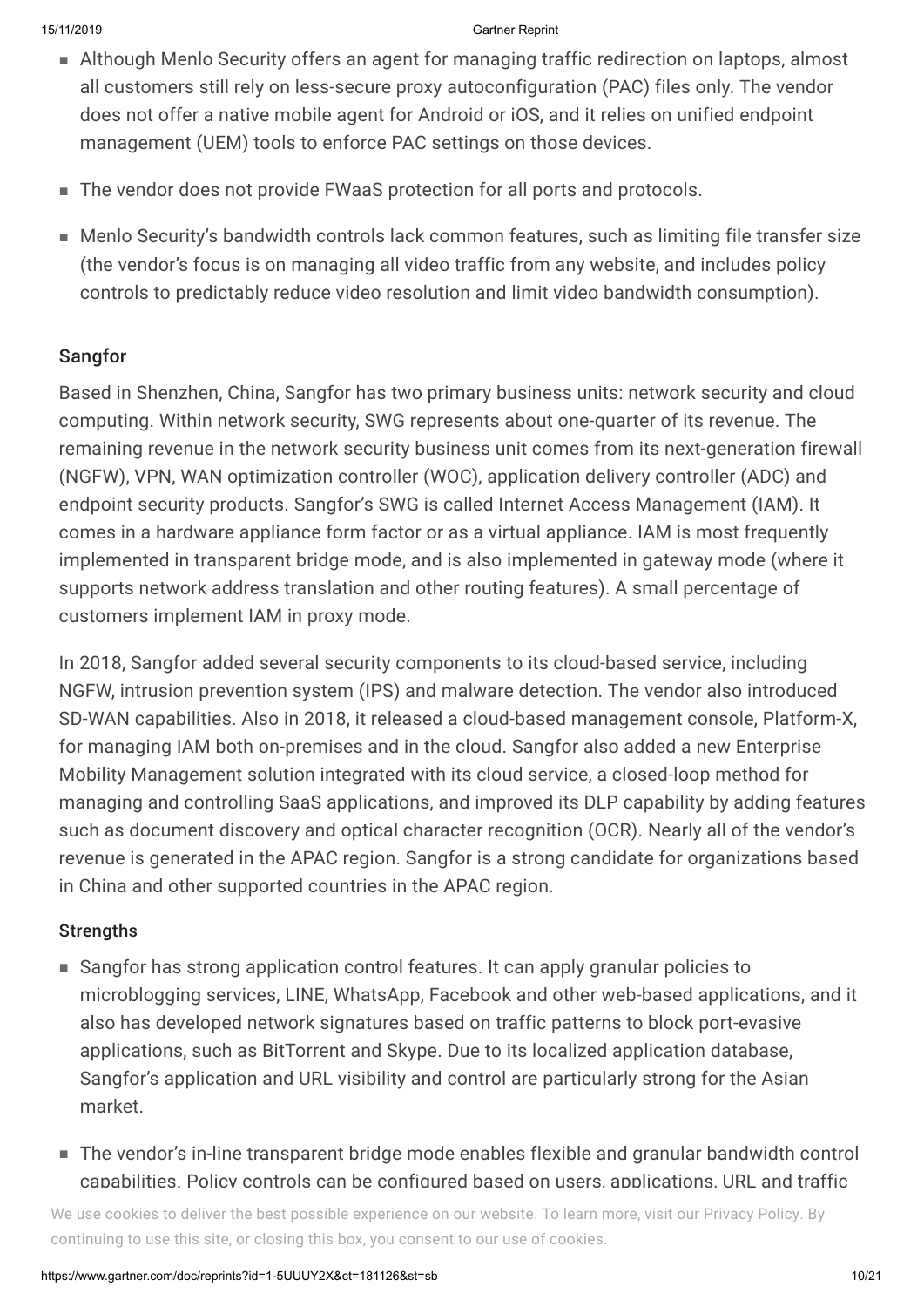■ Sangfor's Business Intelligence is a big data analytics platform that is based on user traffic and behaviors. In addition, Sangfor SWG offers built-in user and entity behavior analytics (UEBA) features. The big data platform offers third-party integration as well as several built-in applications. For example, one application identifies abnormal behavior related to account sharing or account takeover.

#### **Cautions**

- Sangfor is behind many SWG competitors in CASB support. For example, it provides SaaS application discovery, but does not assign risk ratings to these applications. It also does not provide API integration with popular SaaS applications, nor does it partner with a CASB vendor to deliver the API integration.
- Sangfor does not currently provide a remote browser isolation service or integrations with partners to provide this capability natively from within its platform.
- Sangfor's cloud offering only has 10 data centers (all in China) today, and only offers a 99.95% SLA uptime guarantee for unplanned downtime. In addition, it does not support SAML-based authentication of users.
- To protect mobile Windows laptops, the vendor provides an agent that automatically connects to the Sangfor cloud service. All other operating systems require end users to establish a VPN tunnel to the Sangfor cloud service.

#### Symantec

In November 2019, Broadcom completed its acquisition of Symantec's enterprise security division for \$10.7 billion.

Headquartered in Mountain View, California, Symantec offers appliance-based and cloud-based SWG solutions. It has the largest market share among SWG appliance vendors, and has the overall largest market share among all vendors in this Magic Quadrant (based on revenue).

In December 2018, Symantec announced that it will deliver a cloud-based firewall service based on technology that it is licensing from Fortinet. Gartner expects that this service will be generally available before the end of 2019. ProxySG appliances are good candidates for most large enterprise customers, particularly those requiring highly scalable SWGs. Symantec's cloud service is a good option for most enterprises, particularly those that require hybrid (cloud and on-premises) implementations.

#### **Strengths**

■ The ProxySG and Advanced Secure Gateway (ASG) families remain the strongest proxies in the market in terms of breadth of protocols and the number of advanced features. They also support multiple authentication and directory integration options.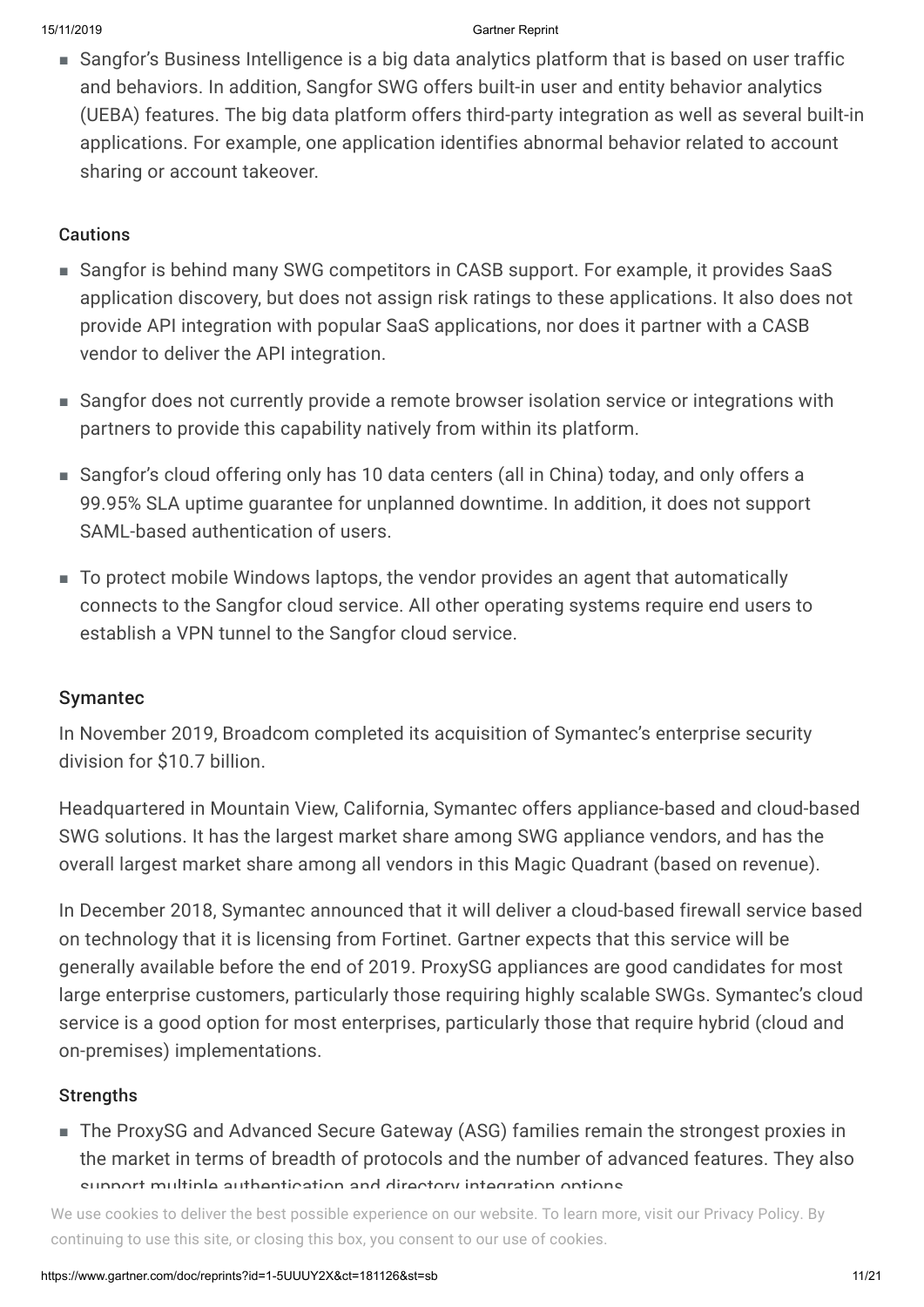- Symantec's Web Security Service (WSS) cloud service has good support for Microsoft Office 365. Symantec peers traffic with Microsoft. Separate policies can be easily applied to various Office 365 applications (for example, SharePoint, Yammer and others).
- Symantec owns the remote browser isolation technology that it offers as a feature of its SWG. Uncategorized URLs can be directed to the isolation technology and sent as images to a user's browser.
- The vendor has integrated its DLP technology across its proxy and CASB solutions. For example, one set of DLP policies can be established and enforced across the cloud-based WSS and the CASB solution.
- Symantec provides strong support for SSL/TLS. All ProxySG models include SSL hardware assist to offload processing from the main CPU. The stand-alone SSL Visibility Appliance can decrypt SSL/TLS traffic and feed it for inspection to Symantec and non-Symantec security solutions.

#### **Cautions**

- Symantec was voted the "most often replaced" in a Gartner survey of all vendors in this Magic Quadrant.
- The Symantec product line of appliances is expensive, because it requires multiple components. Symantec is one of the few vendors in this Magic Quadrant to charge extra for its reporting functionality and management console.
- Unlike other leading competitors, Symantec does not own the core firewall technology in its planned FWaaS solution (Gartner expects this service to be available in 1Q20). The technology is licensed from Fortinet. Gartner advises prospective customers to test this new service carefully, particularly the level of its integration with Symantec's WSS.
- Symantec does not have complete feature parity between its cloud-based WSS and its appliances. For example, malware hashes from the Symantec sandbox can be pushed from the ProxySG to the Symantec Endpoint Protection solution. This feature is not supported in the WSS cloud service.

#### Trend Micro

Based in Tokyo, Trend Micro is a provider of endpoint protection, content protection and application gateway solutions. Trend Micro did not respond to requests for supplemental information. Therefore, Gartner analysis is based on other credible sources, including public information. InterScan Web Security (IWS) is a software-only solution that can be deployed onpremises, in the cloud or as a hybrid solution. It is commonly sold as part of a Smart Protection Complete Suite from the vendor, utilizing its machine-learning-powered XGen security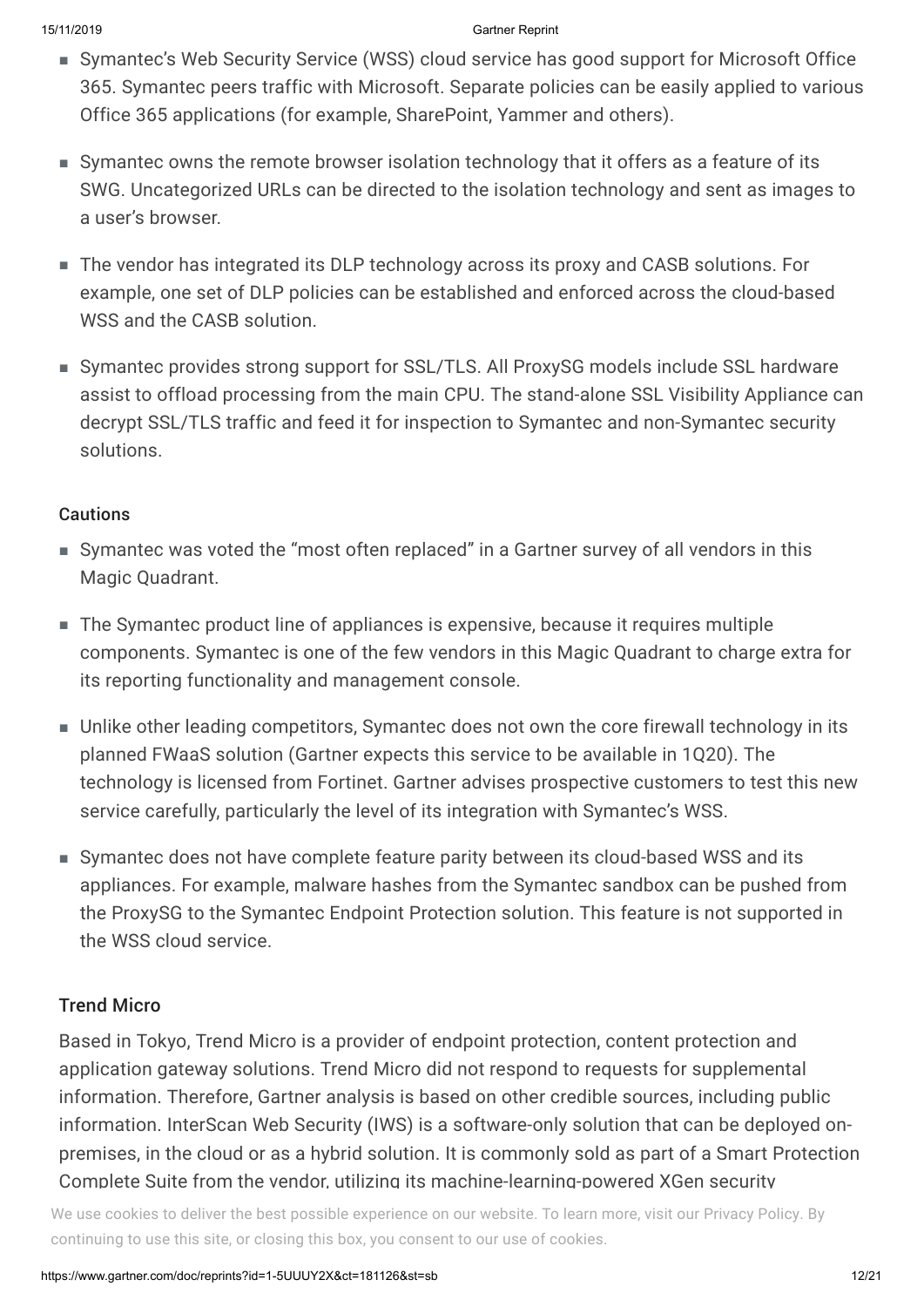primarily for SMBs that already have a strategic relationship with the vendor, or those looking for an SWG as part of a broader security suite.

#### **Strengths**

- Trend Micro is an established vendor in the malware protection market. Its IWS solution protects against advanced threats. It includes machine learning (only for the cloud-based service), botnet detection and threat sandboxing. Cloud sandboxing and DLP are included in the cloud SWG at no extra cost.
- A single licensing model enables customers to mix cloud and on-premises solutions, and the management console provides an integration point for synchronizing policies and reporting for cloud and on-premises users. Most customers report that deploying and managing IWS is easy, and support is good.
- Application control is strong. IWS appliances can set the time of day and bandwidth quota policies, as well as integrate with URL filtering policy.
- Trend Micro's cloud-based SWG service has good geographic coverage for the APAC region.

#### **Cautions**

- Trend Micro did not participate in the Magic Quadrant process this year and does not provide Gartner with financial or license information that would allow us to track its progress in this market. Based on our analysis, Trend Micro is not growing its market share.
- Trend Micro rarely leads the SWG market with new features. Rather, it is often a fast follower.
- $\blacksquare$  Its customers tend to value product integration over advanced functions within a specific solution. Trend Micro's Cloud App Security is a separate product that is not integrated with the IWS offering.
- InterScan Web Security as a Service (IWSaaS) cloud service lags behind the competition in several areas. For example, it only offers 99.99% availability via its SLA, compared to leading cloud SWG vendors that offer 99.999% availability guarantees.
- Trend Micro has limited experience in connecting branch offices to its cloud service. The cloud solution is optimized for protecting mobile endpoints. Most customers use PAC files to redirect endpoint traffic to the cloud service.

#### Zscaler

Based in San Jose, California, ZScaler continues to capture a majority of the cloud installed base for the SWG market as one of the few pure cloud vendors in the market today. The ZScaler Internet Access (ZIA) service includes a base service that can proxy and filter web traffic

optional services that add FWaaS, cloud-based sandboxing, bandwidth control, DLP and other We use cookies to deliver the best possible experience on our website. To learn more, visit our [Privacy](https://www.gartner.com/en/about/policies/privacy) Policy. By continuing to use this site, or closing this box, you consent to our use of cookies.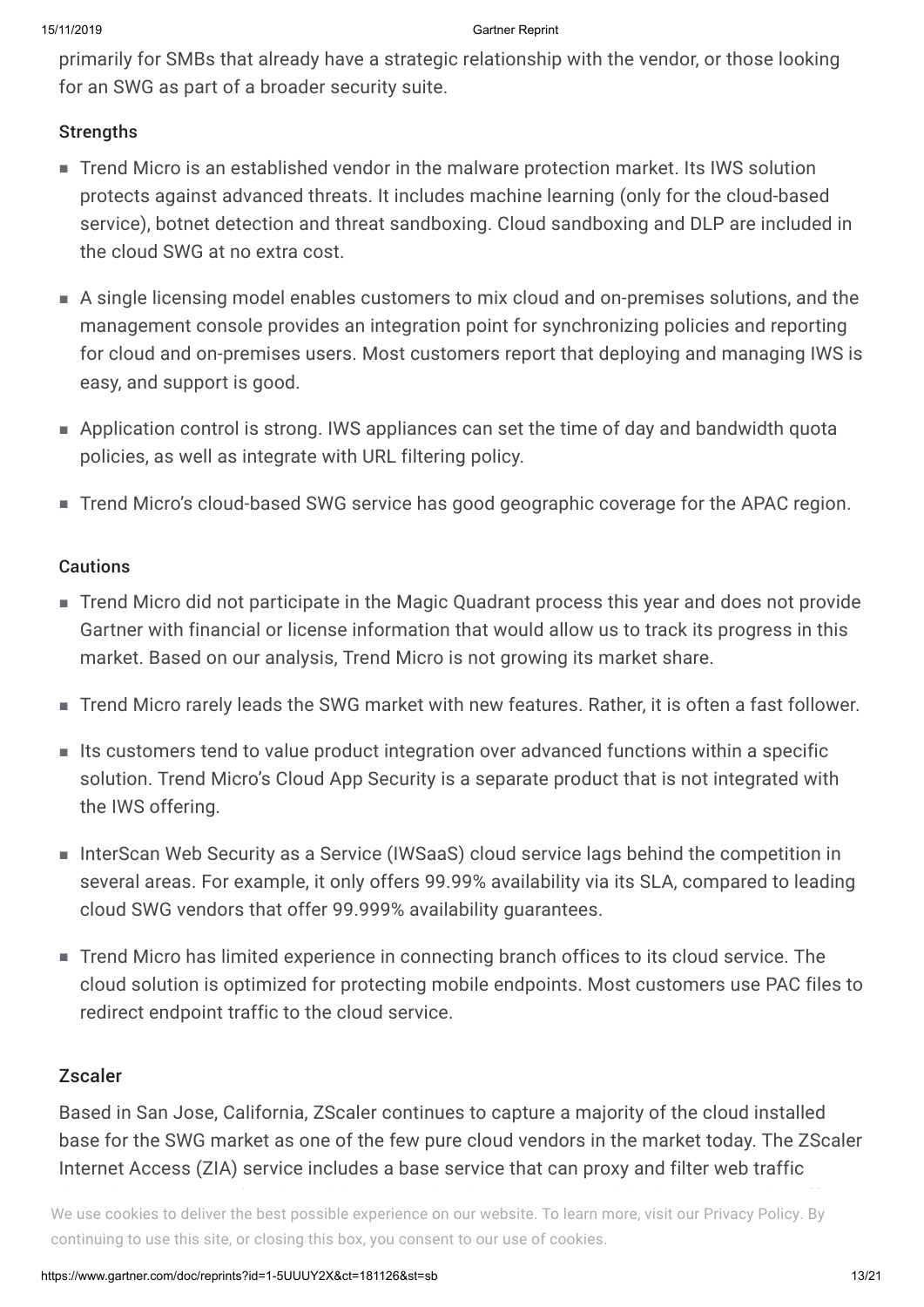features. ZScaler Private Access (ZPA) is a zero trust network access (ZTNA) solution that ZScaler positions as a VPN replacement. ZIA directly peers with most of the popular SaaS providers, including Microsoft Office 365.

In May 2019, Zscaler acquired Appsulate, a web isolation platform, and is working on full integration with its offering. Zscaler also achieved FedRAMP Authorized status in the past year for both the ZIA and ZPA offerings, and has now fully incorporated its 2018 TrustPath acquisition to improve Zscaler's cloud sandbox threat prevention speed and efficacy. Zscaler is a strong choice for midsize and larger enterprises looking for a cloud-based SWG service.

#### **Strengths**

- ZScaler applies all its malware detection engines to all content, including SSL/TLS traffic (when decryption is enabled), regardless of site reputation or customer entitlements.
- All customers can use basic Layer 3 and Layer 4 firewall policies across all ports and protocols, including basic DNS and network address translation (NAT) services. For an additional cost, the NGFW service allows application, user, group and location policies, and full logging.
- ZScaler is the first cloud-based SWG in this Magic Quadrant to achieve FedRAMP Authorized certification, which makes it an attractive option for U.S. federal government agencies.
- ZScaler provides basic in-line proxy CASB functionality in its solution for common forward proxy use cases, such as cloud application discovery and control, threat prevention, and DLP integration. In the past year, it has added Bitglass as a CASB partner, in addition to Microsoft CAS and McAfee Skyhigh.
- ZScaler's large cloud footprint includes locations that are typically underserved by competing cloud SWG services (for example, the Middle East, Russia and Africa).

#### **Cautions**

- At the time of this writing, Zscaler is not yet shipping its internally developed out-of-band CASB technology that provides API integration with popular SaaS applications. In the past, it has relied on CASB partners for this functionality.
- ZScaler primarily focuses on midsize and larger enterprises. Gartner clients have reported frustration in dealing with the ZScaler sales cycle, especially if they are a small organization.
- Gartner clients report that Zscaler's services can be expensive, particularly when they add multiple optional features (for example, advanced sandboxing, firewall, and DLP functionality).
- The basic cloud sandbox service only handles .exe and dynamic-link library (DLL) files from

suspicious sites. However, detailed malware analysis of all file types and other advanced no accocincie to admark me subspecies or performed on our messing repeatmence, field sandbox.<br>continuing to use this site, or closing this box, you consent to our use of cookies. We use cookies to deliver the best possible experience on our website. To learn more, visit our [Privacy](https://www.gartner.com/en/about/policies/privacy) Policy. By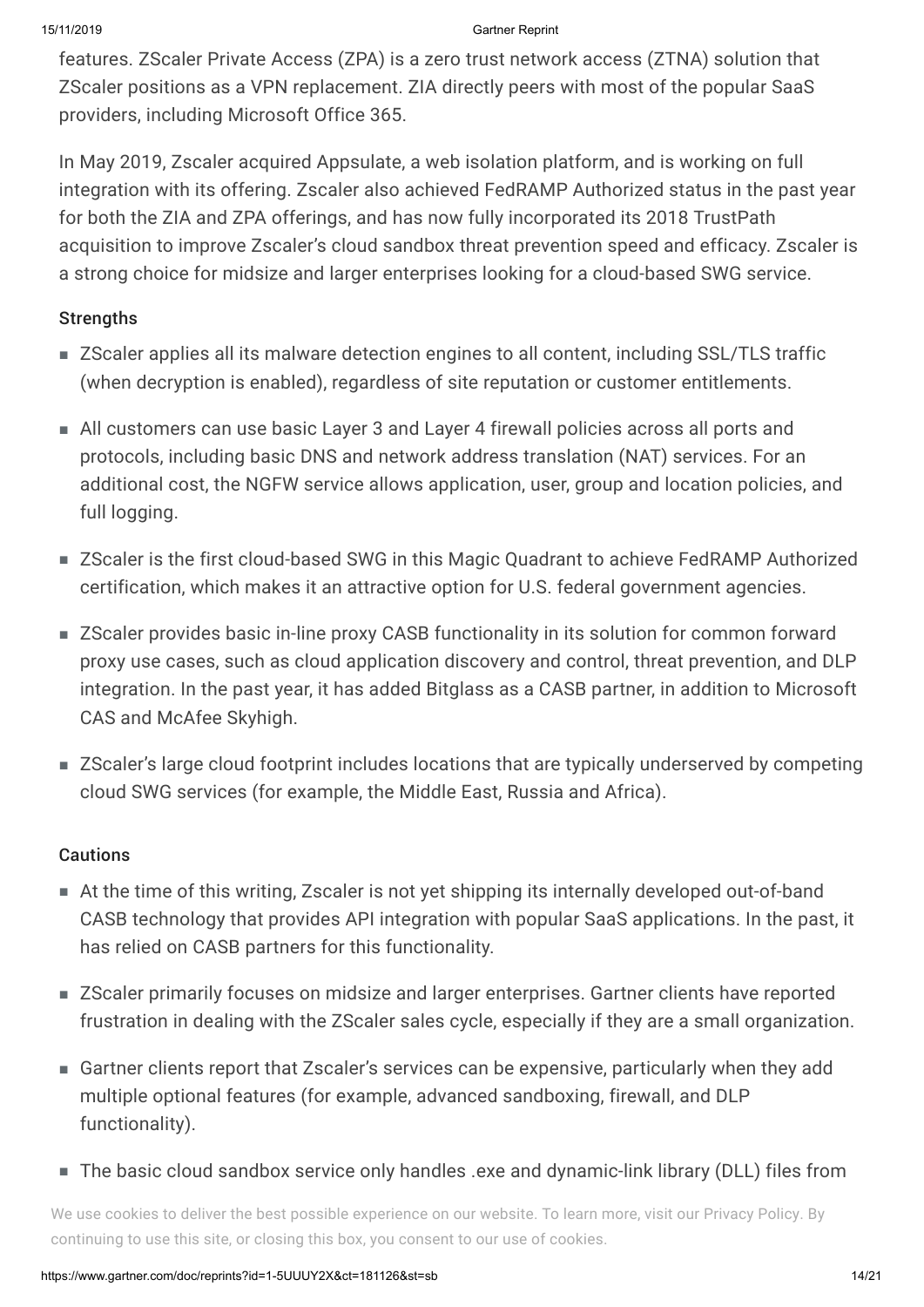■ Zscaler is not a good choice for enterprises that prefer an on-premises, appliance-based SWG. Although it offers its Private Service Edge to extend its cloud onto the customer's premises to enable hybrid deployments, the strategic focus of the vendor is its cloud-based service.

## Vendors Added and Dropped

We review and adjust our inclusion criteria for Magic Quadrants as markets change. As a result of these adjustments, the mix of vendors in any Magic Quadrant may change over time. A vendor's appearance in a Magic Quadrant one year and not the next does not necessarily indicate that we have changed our opinion of that vendor. It may be a reflection of a change in the market and, therefore, changed evaluation criteria, or of a change of focus by that vendor.

#### Added

None

#### Dropped

None

## Inclusion and Exclusion Criteria

The following criteria must be met to be included in this Magic Quadrant:

- Vendors must provide all three components of an SWG:
	- URL filtering
	- Anti-malware protection
	- Application control capabilities
- Pure-play URL filtering solutions have been excluded.
- The vendor's URL filtering component must be capable of categorizing English language websites.
- Vendors must have at least \$20 million in SWG solution revenue from enterprise customers in their latest complete fiscal year. Revenue resulting from equipment sales to service providers, for the purpose of building infrastructure to deliver services, does not apply. (The target audience for the Magic Quadrant is enterprises, not service providers.)
- Vendors must have an installed base of at least 3,000 customers or aggregate endpoint coverage of at least 5 million seats.

UTM devices, NGFW devices and IPSs that offer URL filtering and malware protection have ■ We use cookies to deliver the best possible experience on our website. To learn more, visit our [Privacy](https://www.gartner.com/en/about/policies/privacy) Policy. By continuing to use this site, or closing this box, you consent to our use of cookies.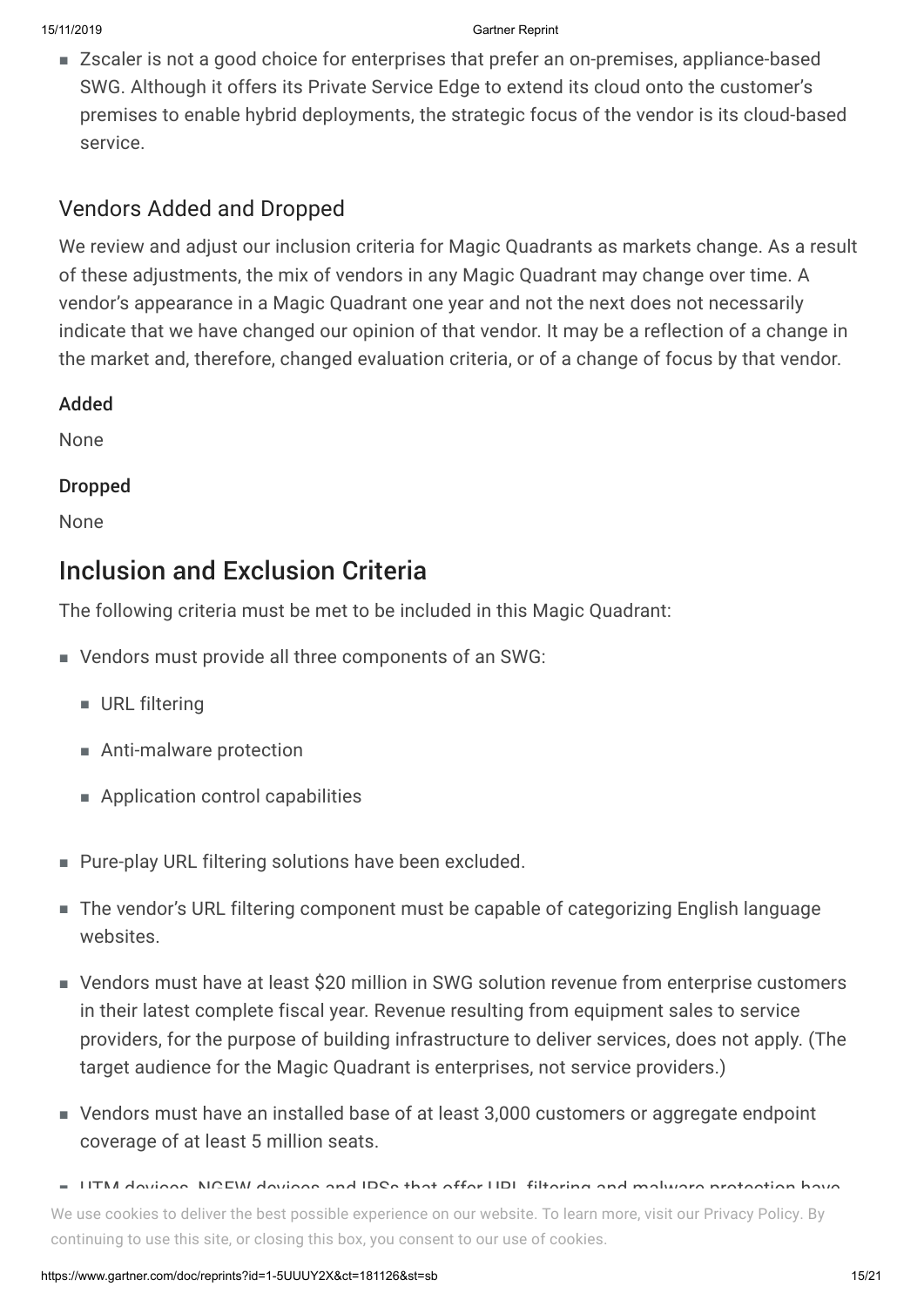Vendors that license complete SWG products and services from other vendors have been ■ excluded. For example, ISPs and other service providers that offer cloud-based SWG services licensed from other providers have been excluded.

### Vendors We Are Watching

Netskope — In 2018, Netskope introduced its cloud SWG service. Netskope did not meet the financial or installed base metrics to be included in this Magic Quadrant.

Palo Alto Networks - Palo Alto's Prisma Access is a cloud security service. It has been excluded from this Magic Quadrant because the exclusion criteria exclude solutions based primarily on firewall technology.

## Evaluation Criteria

### Ability to Execute

Product or Service: This is an evaluation of the features and functions of the vendor's SWG solution. Cloud services, CASB functionality and ATD are weighted heavily to reflect the significance that enterprises place on these capabilities.

Overall Viability: This criterion includes an assessment of the overall organization's financial health, the financial and practical success of the business unit, and the likelihood that the business unit will continue to invest in the product. A vendor's market share is a heavily weighted factor for this criterion, followed by its overall growth

Market Responsiveness/Record: This criterion reflects how quickly the vendor has spotted a market shift and produced a product that potential customers are looking for.

Marketing Execution: This is the effectiveness of the vendor's marketing programs, and its ability to create awareness and mind share in the SWG market.

Customer Experience: This is the quality of the customer experience, based on Gartner Peer Insights data, Gartner's SWG customer reference survey and Gartner client teleconferences.

#### Table 1: Ability to Execute Evaluation Criteria

| Evaluation Criteria $\downarrow$ | Weighting $\downarrow$ |
|----------------------------------|------------------------|
| <b>Product or Service</b>        | High                   |
| <b>Overall Viability</b>         | High                   |
| <b>Sales Execution/Pricing</b>   | <b>Not Rated</b>       |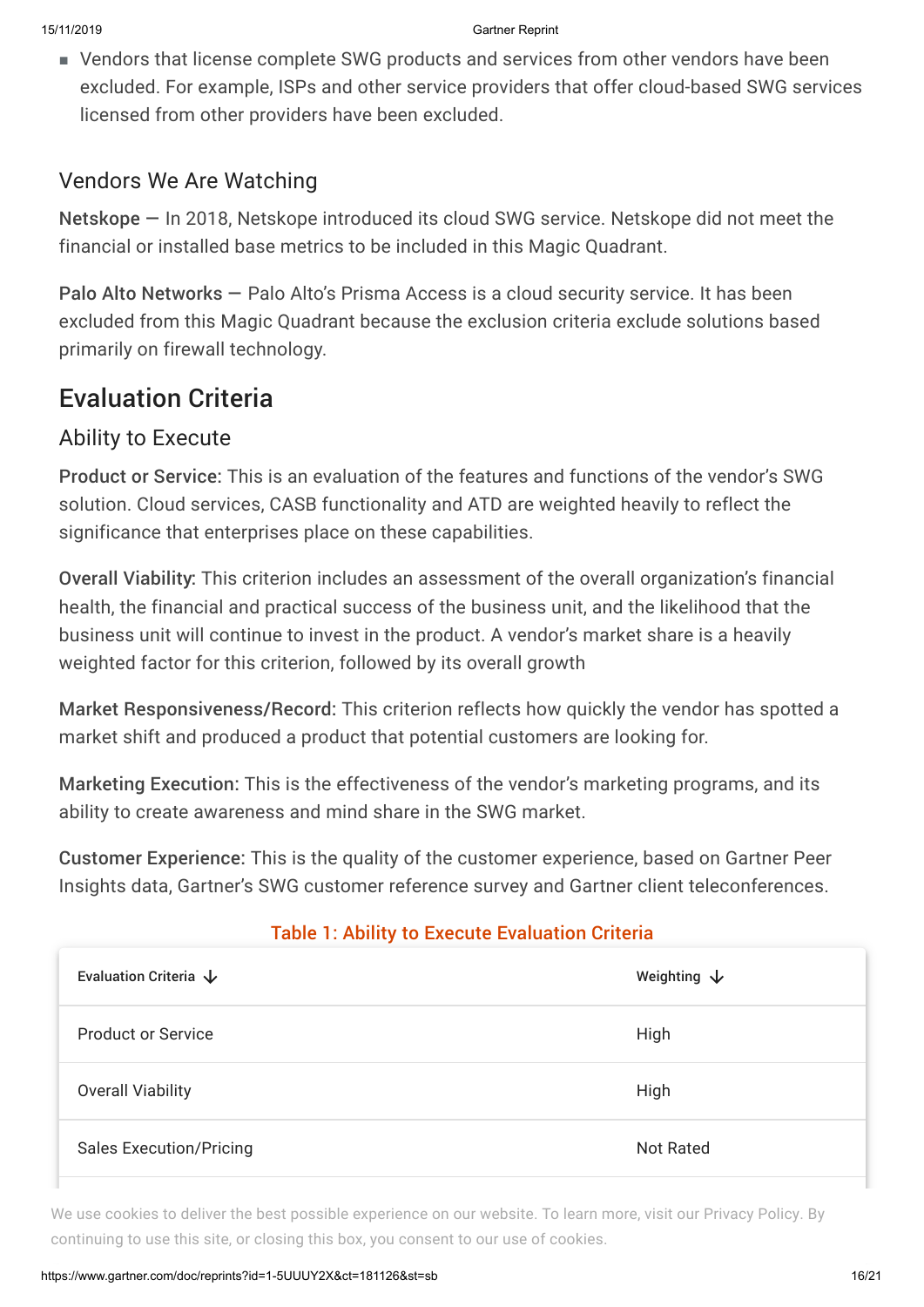| Evaluation Criteria $\downarrow$ | Weighting $\downarrow$ |
|----------------------------------|------------------------|
| <b>Marketing Execution</b>       | Medium                 |
| <b>Customer Experience</b>       | Medium                 |
| Operations                       | <b>Not Rated</b>       |

Source: Gartner (November 2019)

### Completeness of Vision

Market Understanding: This is the SWG vendor's ability to understand buyers' needs and translate them into products and services.

Sales Strategy: This is the vendor's strategy for selling to its target audience. It includes an analysis of the appropriate mix of direct and indirect sales channels.

Offering (Product) Strategy: This is an evaluation of the vendor's strategic product direction and its roadmap for SWG. The product strategy should address trends that are reflected in Gartner's client inquiries.

Innovation: This criterion includes product leadership and the ability to deliver features and functions that distinguish the vendor from its competitors. Innovation in areas such as ATD, CASB and cloud-based services were rated highly, because these capabilities are evolving quickly and are highly differentiated among the vendors.

Geographic Strategy: This evaluates the vendor's strategy for penetrating geographic locations outside its home or native market.

| Evaluation Criteria $\downarrow$   | Weighting $\downarrow$ |
|------------------------------------|------------------------|
| <b>Market Understanding</b>        | Medium                 |
| <b>Marketing Strategy</b>          | <b>Not Rated</b>       |
| <b>Sales Strategy</b>              | High                   |
| <b>Offering (Product) Strategy</b> | High                   |
| <b>Business Model</b>              | <b>Not Rated</b>       |

#### Table 2: Completeness of Vision Evaluation Criteria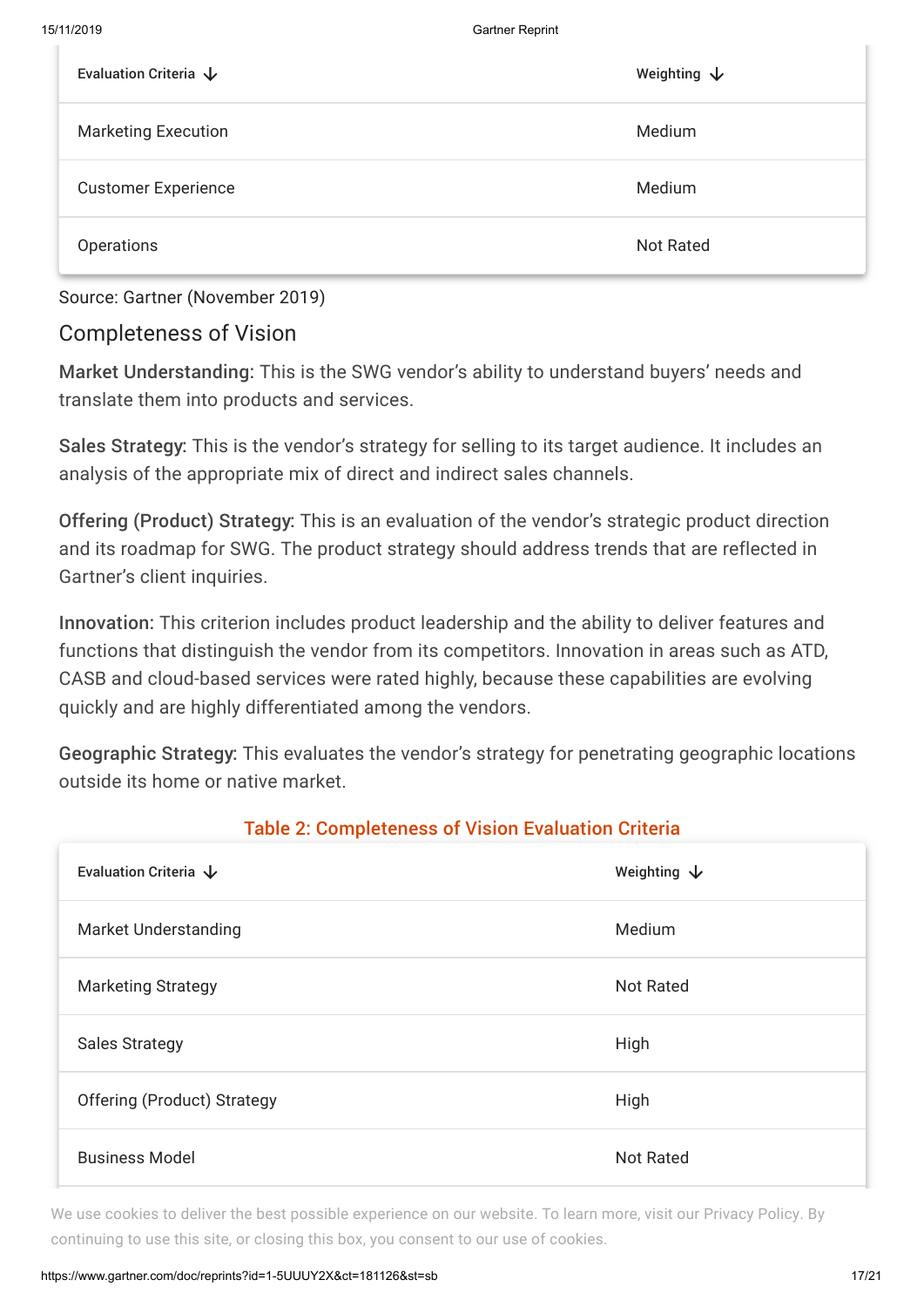| Evaluation Criteria $\downarrow$ | Weighting $\downarrow$ |
|----------------------------------|------------------------|
| Innovation                       | Medium                 |
| <b>Geographic Strategy</b>       | Low                    |

Source: Gartner (November 2019)

## Quadrant Descriptions

#### Leaders

Leaders are high-momentum vendors (based on sales and mind share growth) with established track records in SWGs, as well as vision and business investments indicating that they are well positioned for the future. In addition to offering strong SWG products and/or services, Leaders have built effective sales and distribution channels for their entire product portfolios. Leaders that offer on-premises and cloud services have recognized the strategic importance of a twopronged sales and distribution channel. They have established a traditional value-added reseller (VAR) channel to sell on-premises appliances. They have also developed partnerships with ISPs and carriers to sell cloud services, often as an add-on to bandwidth contracts.

#### **Challengers**

Challengers are established vendors that offer SWG products. Challengers' products perform well for a significant market segment, but may not show feature richness or particular innovation. In the SWG market, Challengers may also lack an established distribution channel to optimally target customers for cloud-based services. Buyers of Challengers' products and services typically have less-complex requirements and/or are motivated by strategic relationships with these vendors, rather than requirements.

#### Visionaries

Visionaries are distinguished by technical and/or product innovation, but have not yet achieved the record of execution in the SWG market to give them the high visibility of Leaders  $-$  or they lack the corporate resources of Challengers. Buyers should expect state-of-the-art technology from Visionaries, but be wary of a strategic reliance on these vendors, and closely monitor their viability. Visionaries represent good acquisition candidates. Challengers that may have neglected technology innovation and/or vendors in related markets are likely buyers of Visionaries' products. Thus, these vendors represent a slightly higher risk of business disruptions.

#### Niche Players

Niche Players' products typically are solid solutions for one of the three primary SWG requirements  $-$  URL filtering, malware or application control  $-$  but they lack the comprehensive features of Visionaries, and the market presence or resources of Challengers. Customers that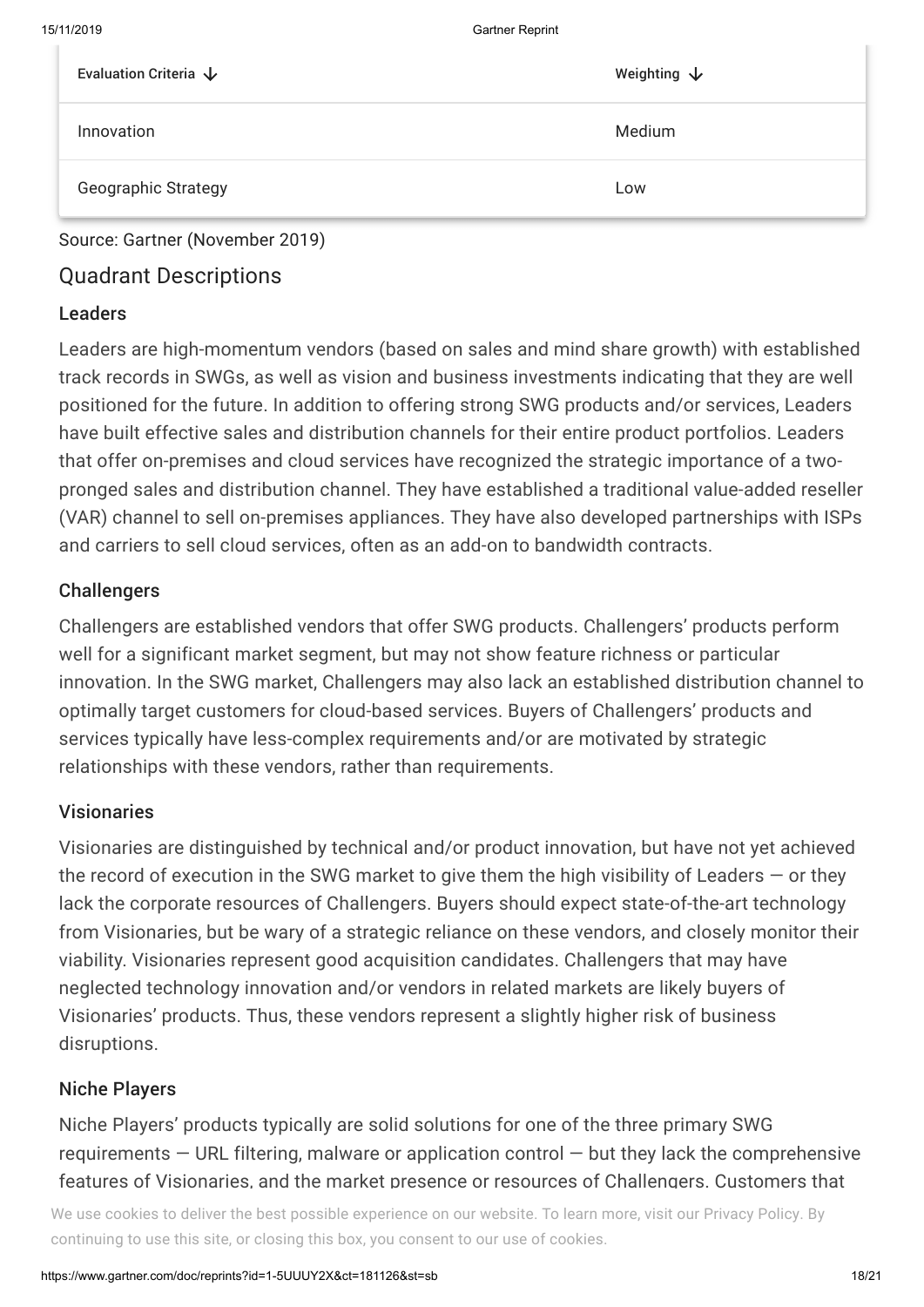"best of need" solutions. Niche Players may also have a strong presence in a specific geographic region, but lack a worldwide presence.

## Context

The SWG market is mature, and it is segmented between large enterprises and SMBs. Solutions aimed at SMBs are designed for ease of use, cost-effectiveness and basic security protection. SMB solutions are often offered as a bundled package with an email security solution and/or an endpoint offering. Solutions aimed at large enterprises provide tools and detailed reports that security operations teams can use to respond to advanced threats and malware alerts.

## Market Overview

Although cloud-based SWG services continue to grow rapidly, the overall SWG market is still dominated by the sale of on-premises appliances. We estimate that the combined revenue of the SWG Magic Quadrant participants in 2018 was \$2.0 billion, which represents a 26% growth rate over the 2017 market size of \$1.6 billion. We estimate that cloud service revenue represented approximately 41% of the total in 2018. Cloud services have experienced a 26% five-year CAGR, whereas on-premises appliances have achieved a 7% five-year CAGR. We anticipate the growth rate for traditional appliances/software will be around 7% in 2019, while cloud service revenue will continue to grow by approximately 25%. The overall (appliances and cloud service) market growth rate will be approximately 26% year over year.

Growth in on-premises solutions will be driven mostly by existing customers upgrading physical appliances to accommodate growing web traffic volume. Cloud growth will primarily come from the replacement of on-premises solutions, and will be bolstered as enterprises add moreadvanced security features (for example, remote browser isolation, sandboxing, outbound firewall services, etc.).

## Evaluation Criteria Definitions

## Ability to Execute

Product/Service: Core goods and services offered by the vendor for the defined market. This includes current product/service capabilities, quality, feature sets, skills and so on, whether offered natively or through OEM agreements/partnerships as defined in the market definition and detailed in the subcriteria.

Overall Viability: Viability includes an assessment of the overall organization's financial health, the financial and practical success of the business unit, and the likelihood that the individual business unit will continue investing in the product, will continue offering the product and will advance the state of the art within the organization's portfolio of products.

Sales Execution/Pricing: The vendor's capabilities in all presales activities and the structure that supports them. This includes deal management, pricing and negotiation, presales support,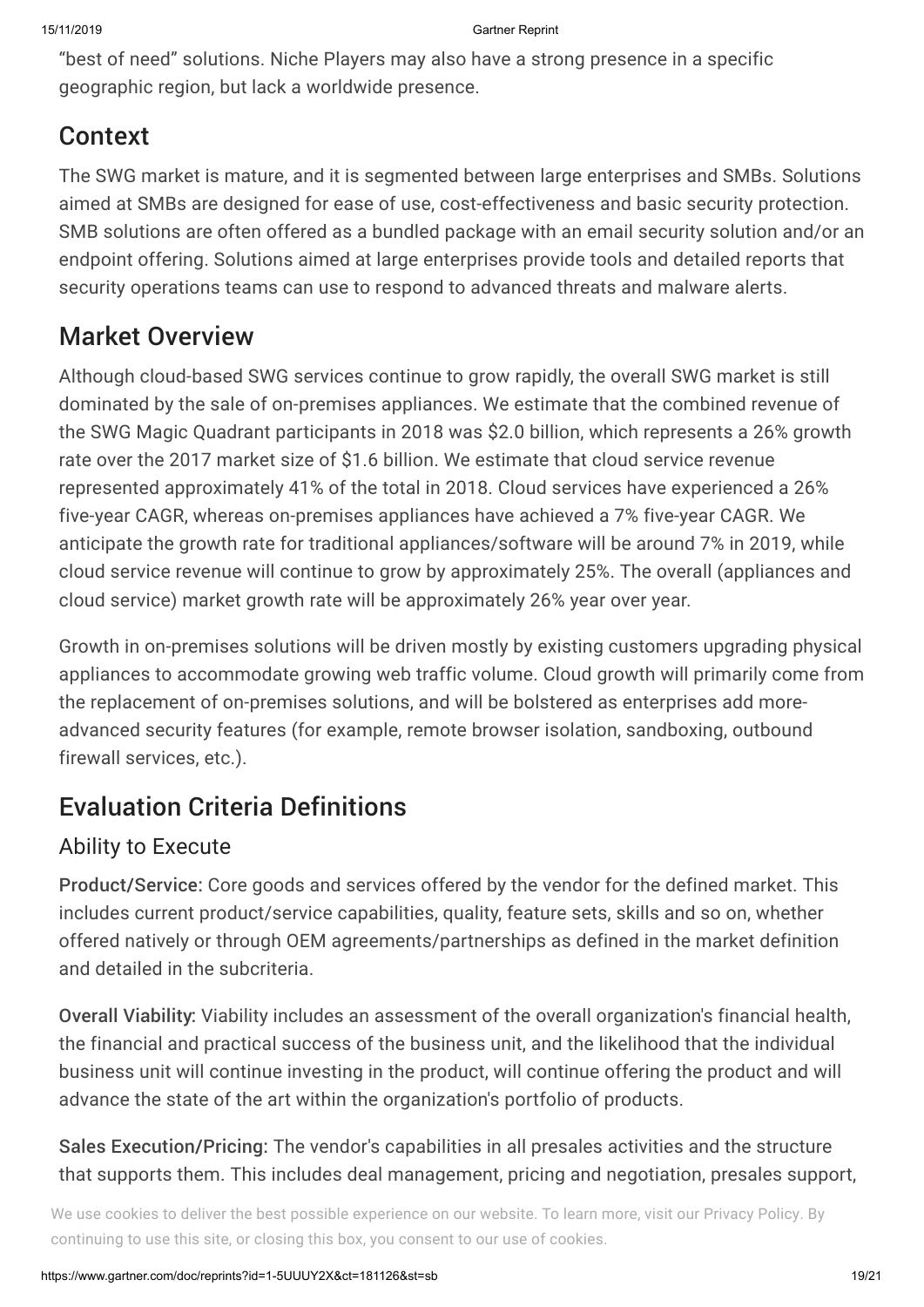Market Responsiveness/Record: Ability to respond, change direction, be flexible and achieve competitive success as opportunities develop, competitors act, customer needs evolve and market dynamics change. This criterion also considers the vendor's history of responsiveness.

Marketing Execution: The clarity, quality, creativity and efficacy of programs designed to deliver the organization's message to influence the market, promote the brand and business, increase awareness of the products, and establish a positive identification with the product/brand and organization in the minds of buyers. This "mind share" can be driven by a combination of publicity, promotional initiatives, thought leadership, word of mouth and sales activities.

Customer Experience: Relationships, products and services/programs that enable clients to be successful with the products evaluated. Specifically, this includes the ways customers receive technical support or account support. This can also include ancillary tools, customer support programs (and the quality thereof), availability of user groups, service-level agreements and so on.

Operations: The ability of the organization to meet its goals and commitments. Factors include the quality of the organizational structure, including skills, experiences, programs, systems and other vehicles that enable the organization to operate effectively and efficiently on an ongoing basis.

### Completeness of Vision

Market Understanding: Ability of the vendor to understand buyers' wants and needs and to translate those into products and services. Vendors that show the highest degree of vision listen to and understand buyers' wants and needs, and can shape or enhance those with their added vision.

Marketing Strategy: A clear, differentiated set of messages consistently communicated throughout the organization and externalized through the website, advertising, customer programs and positioning statements.

Sales Strategy: The strategy for selling products that uses the appropriate network of direct and indirect sales, marketing, service, and communication affiliates that extend the scope and depth of market reach, skills, expertise, technologies, services and the customer base.

Offering (Product) Strategy: The vendor's approach to product development and delivery that emphasizes differentiation, functionality, methodology and feature sets as they map to current and future requirements.

Business Model: The soundness and logic of the vendor's underlying business proposition.

Vertical/Industry Strategy: The vendor's strategy to direct resources, skills and offerings to meet the specific needs of individual market segments, including vertical markets.